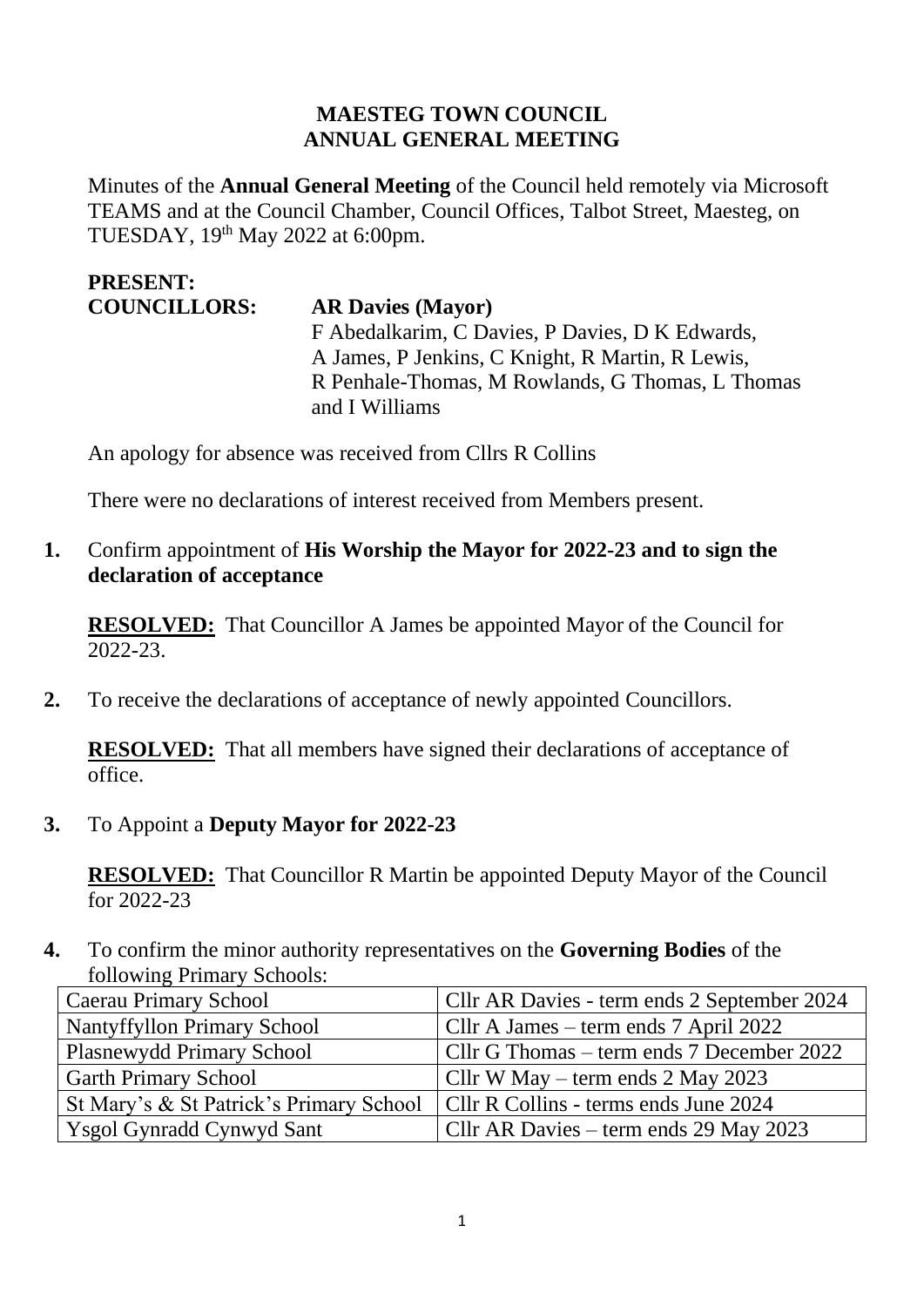Please note that the appointment terms for School Governors is set by BCBC and whether a Councillor is re-elected or not the terms stand unless the Councillor resigns as a governor.

Nominations for Nantyffyllon Primary School

| <b>Nominations</b> | Votes | Appointed      |
|--------------------|-------|----------------|
| A James            |       | <b>A JAMES</b> |
| C Davies           |       |                |

Nominations for Plasnewydd Primary School

| Nominations | Appointed       |
|-------------|-----------------|
| G Thomas    | <b>G THOMAS</b> |

**RESOLVED:** That the above appointments be confirmed.

**5.** To Appoint Membership of the **Finance Committee for 2022-23** to carry out Internal Audit Function in compliance with the Account & Audit Regulations: **Committee = (7 members)**

## **RESOLVED:**

- 5.1 Councillors: G Thomas (Chair), F Abedalkarim, P Davies, K Edwards, C Knight, R Martin, L Thomas
- 5.2 To keep current Bank Mandate Signatories (Cheque & online) currently all payments need the Clerk / Deputy Clerk plus 2 members to authorise payments:

Cllrs: K Edwards, R Martin, L Thomas, G Thomas & I Williams

**6.** To Appoint Membership of the **Planning Committee for 2022-23 Committee = 5 members and includes the Mayor and 1 member from each ward** 

| <b>RESOLVED:</b> | Councillors: A James (Chair),                 |  |
|------------------|-----------------------------------------------|--|
|                  | F Abedalkarim, R Lewis, M Rowlands & L Thomas |  |

**7.** To Appoint Membership of the **Events Committee for 2022-23:**  (Meetings open to all Members of Council) **Committee = 5 members and includes the Mayor and 1 member from each ward** 

| <b>RESOLVED:</b> | Councillors: A James (Chair),           |
|------------------|-----------------------------------------|
|                  | C Davies, P Davies, C Knight & L Thomas |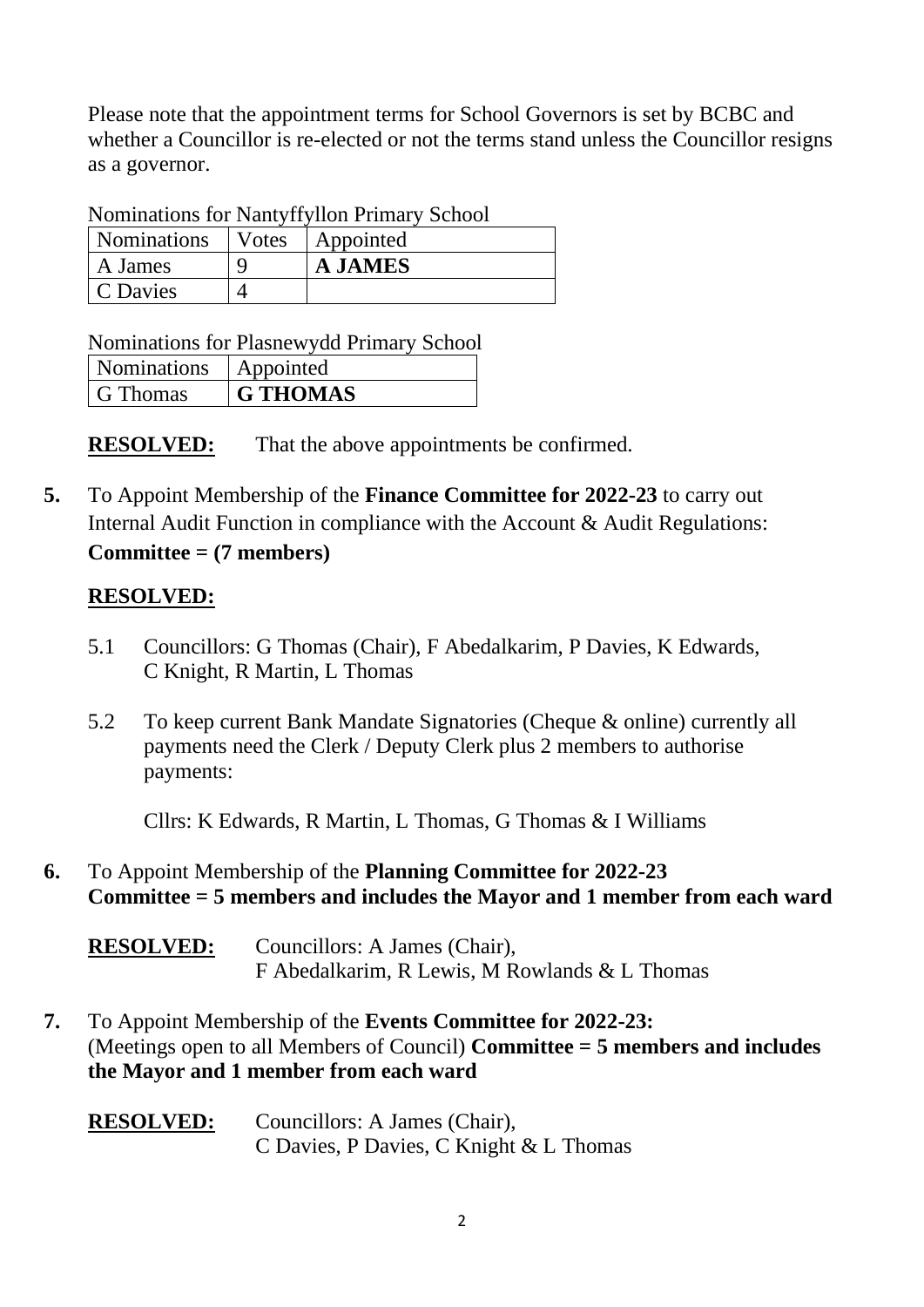- **8.** To Appoint Membership of the **Rights of Way/Environment Committee for 2022- 23: Committee = 5 members and includes the Mayor and 1 member from each ward** 
	- **RESOLVED:** Councillors: A James (Chair), C Davies, P Davies, K Edwards & R Martin

Co-opted Member: Community Maintenance Officer D Passey

**9.** To Appoint Membership of the **Property/Health & Safety Committee for 2022-23: Committee = 5 members**

**RESOLVED:** Councillors: R Penhale-Thomas (Chair), F Abedalkarim, P Jenkins, R Martin & I Williams

**10.** To Appoint Membership of the **Personnel Committee for 2022-23: Committee = 5 members** 

| <b>RESOLVED:</b> | Councillors: R Collins (Chair),          |
|------------------|------------------------------------------|
|                  | A R Davies, A James. C Knight & L Thomas |

**11.** To Appoint Membership of the **Communications Committee for 2022-23: Committee = 5 members and includes the Mayor and 1 member from each ward** 

| <b>RESOLVED:</b> | Councillors: A James (Chair),                 |  |
|------------------|-----------------------------------------------|--|
|                  | F Abedalkarim, AR Davies, C Davies & L Thomas |  |

**12.** To Appoint Membership of the **Policy Committee for 2022-23: Committee = 5 members**

**RESOLVED:** Councillors: R Martin (Chair), R Collins, C Knight, R Lewis & R Penhale-Thomas

- **13.** To Appoint Membership of the **Projects Committee for 2022-23: Committee = 5 members and includes the Mayor and 1 member from each ward**
	- **RESOLVED:** Councillors: A James (Chair), K Edwards, R Penhale-Thomas, M Rowlands & G Thomas
- **14.** To Appoint Membership of the **Standing Orders / Code of Conduct Committee for 2022-23: Committee = 5 members** 
	- **RESOLVED:** Councillors: I Williams (Chair), P Davies, A James, C Knight & R Martin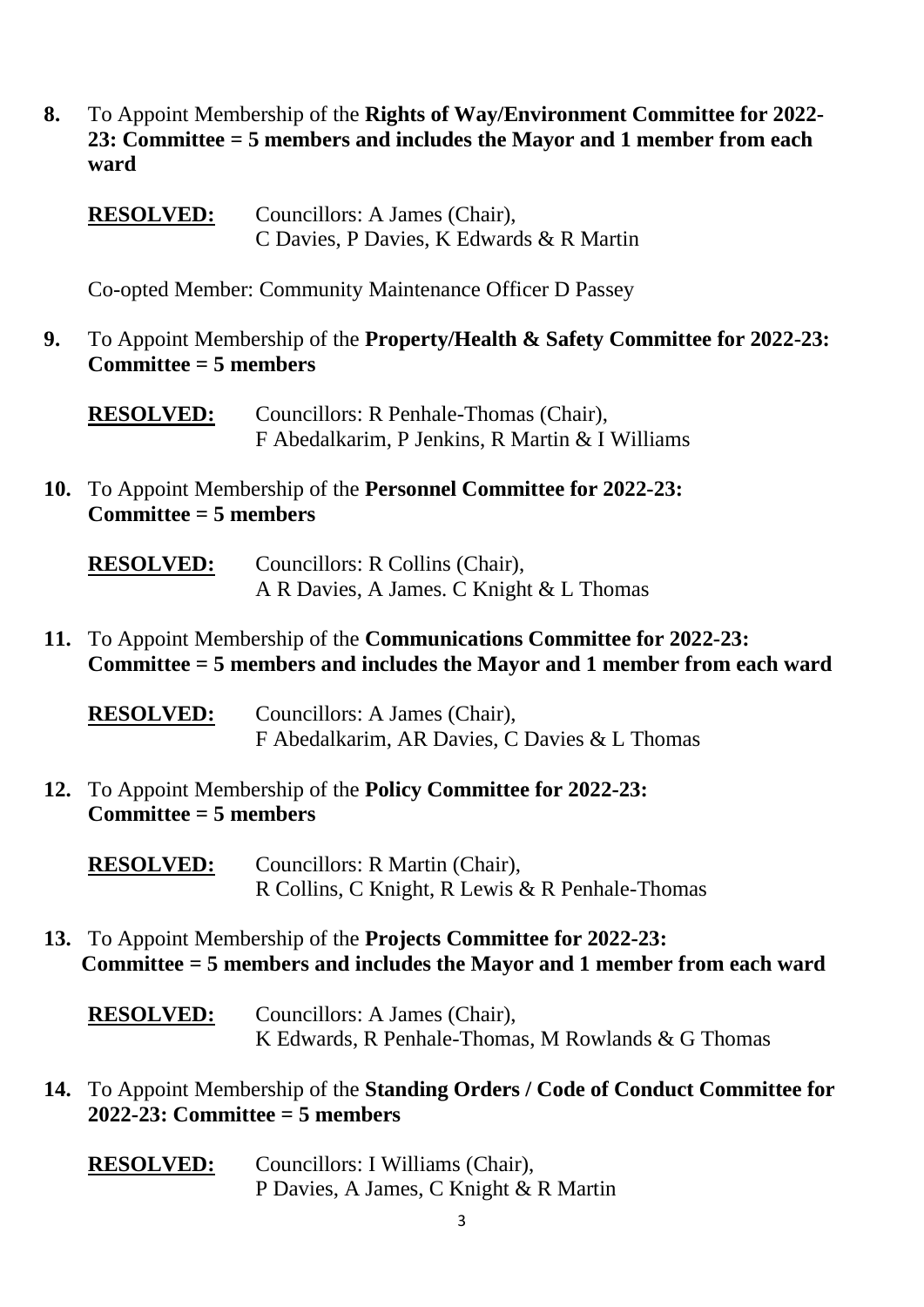**15.** To Appoint a Delegate to serve on the **BCBC Town & Community Council Forum for 2022-23:** 

**RESOLVED:** Councillor K Edwards

**16.** To Appoint Delegates to serve on the **AWEN Cultural Trust Group for 2022-23: Delegates = 1 member from each ward** 

**RESOLVED:** Councillors: R Collins, C Davies, C Knight & M Rowlands

**17.** To Appoint Delegate(s) to serve on the **Llynfi Valley River Care & Environment Group for 2022-23: Delegates = minimum 1 up to 3 members** 

**RESOLVED:** Councillors: R Martin & R Penhale-Thomas

**18.** To Appoint Delegates to serve on the **Natural Resources Wales "Spirit of the Llynfi Woodland" Group 2022-23: Delegates = minimum 1 up to 3 members** 

**RESOLVED:** Councillors A James & R Lewis

Co-opted: Community Maintenance Officer D Passey

**19.** To Appoint a **Diversity Champion 2022-23:**

**RESOLVED:** Councillor R Lewis

**20.** To Appoint Delegate to serve on the **One Voice Wales meetings for 2022-23:**

**RESOLVED:** Councillor L Thomas

**21.** Review of inventory of land and other assets including buildings and office equipment;

Maesteg Town Council do not own any land only the Maesteg Town Council building.

**RESOLVED:** To Note the Information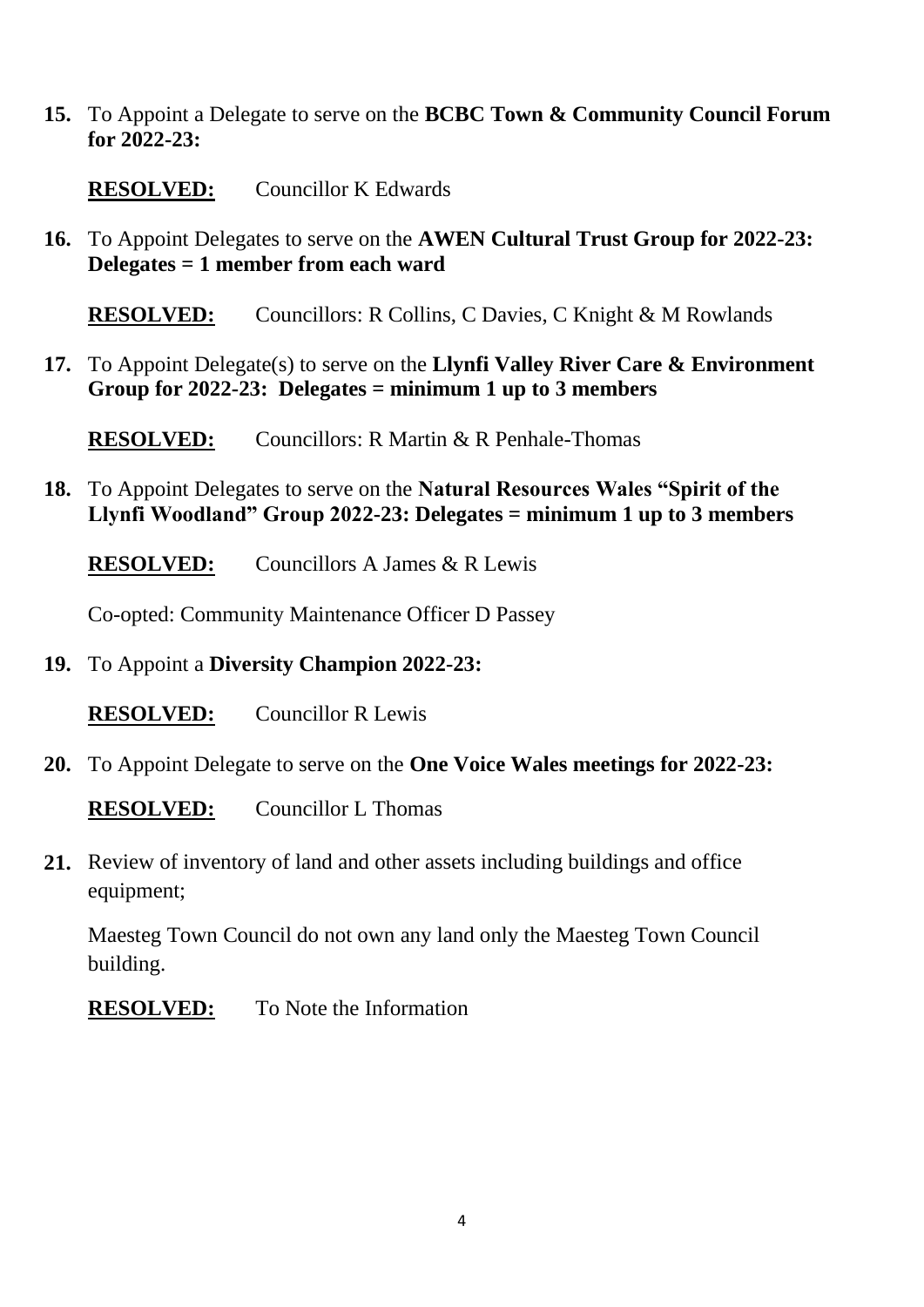- **22.** Review of the Council's and/or staff subscriptions to other bodies;
	- Maesteg Town Council is a member of OVW (One Voice Wales) membership was renewed in March 2022 for the financial year 2022-23
	- Maesteg Town Council Staff are members of SLCC (Society of Local Council Clerks) and membership fees are paid by Maesteg Town Council.

# **RESOLVED:** To Note the Information

**23.** Review of the Council's complaints procedure; policies, procedures and practices in respect of its obligations under freedom of information and data protection legislation (see also standing orders 11, 20 and 21); policy for dealing with the press/media; employment policies and procedures;

Polices have been looked at by the Policy Committee in 2021-22 and all adopted policies can be found on the Maesteg Town Council Website under Responsibilities.

**RESOLVED:** To Note the Information

**24.** Determining the time and place of ordinary meetings of the Council up to and including the next annual meeting of the Council. i.e. 1st Tuesday of every month at 6:30pm.

**RESOLVED:** To Note the Information

## **25. INDEPENDENT REMUNERATION PANEL (IRP) FOR WALES ANNUAL REPORT - FEBRUARY 2022**

**RESOLVED:** the following Council Decisions be applied:

| <b>Determination Number</b>         | Is a decision required by         | <b>Council Decision</b> |
|-------------------------------------|-----------------------------------|-------------------------|
|                                     | council?                          |                         |
| 44 Community and town councils      | No - the payment of £150 is       | No decision required.   |
| must make available a payment to    | mandated for every member         |                         |
| each of their members of £150 per   | unless they advise the            |                         |
| year as a contribution to costs and | appropriate officer that they do  |                         |
| expenses.                           | not want to take it in writing.   |                         |
| 45 The payment for members          | Yes - a council must decide how   | 1 senior salary $=$     |
| undertaking a senior role is an     | many payments of £500 it will     | <b>Chair of Finance</b> |
| annual amount of £500 as set out    | $make - mandatory for 1 member$   |                         |
| in Table 11                         | and optional for up to 7          |                         |
|                                     | members.                          |                         |
| 46 Community and town councils      | Yes - the payment of travel costs | Council agreed to pay   |
| can make payments to each of        | is optional.                      | travel costs            |
| their members in respect of travel  |                                   |                         |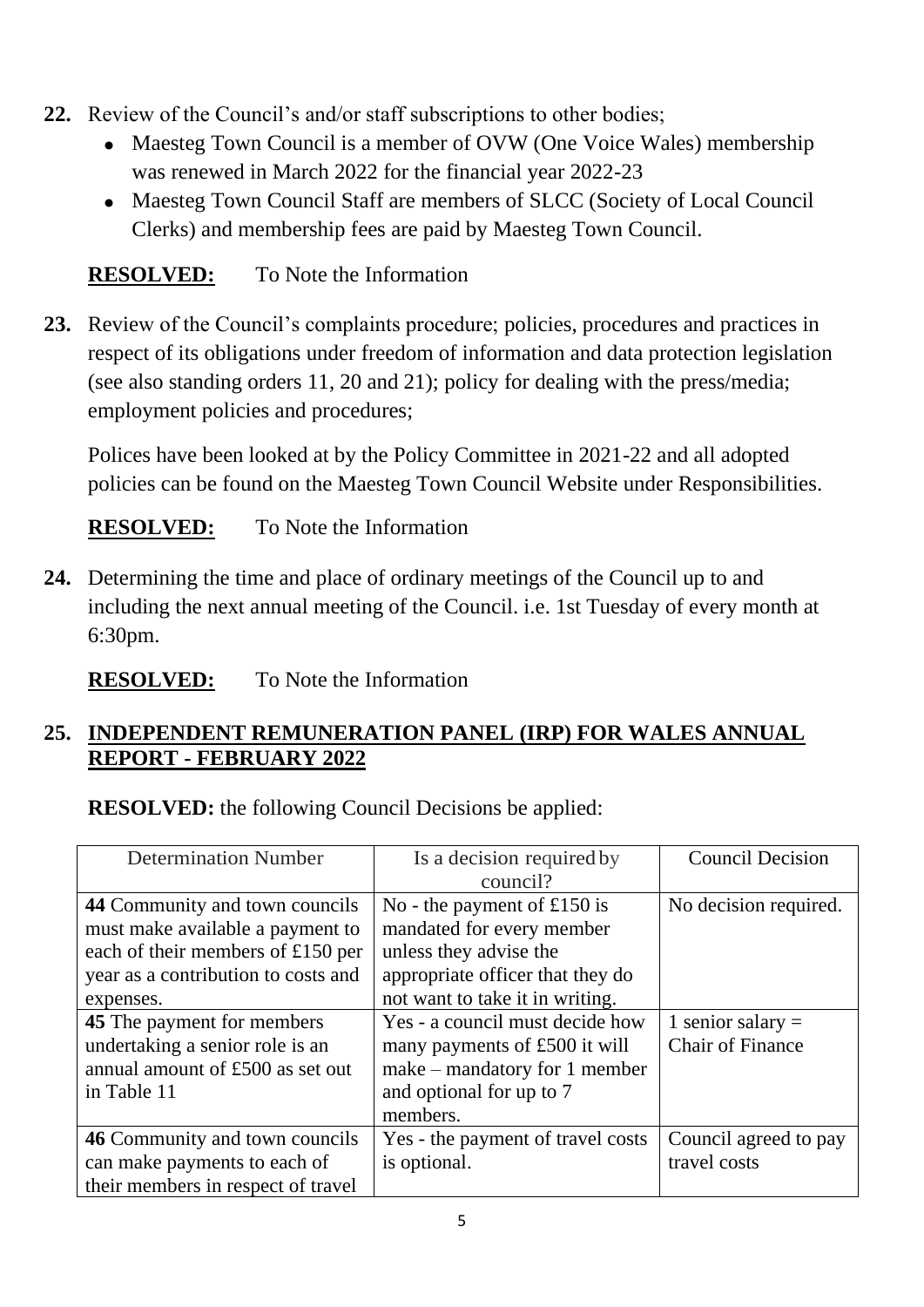| costs for attending approved          |                                   |                       |
|---------------------------------------|-----------------------------------|-----------------------|
| duties.                               |                                   |                       |
| 47 If a community or town             | Yes - the payment of overnight    | Council agreed to pay |
| council resolves that a particular    | subsistence expenses is optional. | overnight subsistence |
| duty requires an overnight stay, it   |                                   | expenses              |
| can authorise reimbursement of        |                                   |                       |
| subsistence expenses to its           |                                   |                       |
| members.                              |                                   |                       |
| 48 Community and town councils        | Yes - the payment of financial    | Council agreed to pay |
| can pay financial loss                | loss compensation is optional if  | financial loss        |
| compensation to each of their         | claimed.                          | compensation          |
| members, where such loss has          |                                   |                       |
| actually occurred, for attending      |                                   |                       |
| approved duties.                      |                                   |                       |
| 49 Each council can decide to         | Yes - the payment of attendance   | Council agreed NOT    |
| introduce an attendance allowance     | allowance is optional.            | to provide attendance |
| for members. The amount of each       |                                   | allowance             |
| payment must not exceed £30.          |                                   |                       |
|                                       |                                   |                       |
| A member in receipt of financial      |                                   |                       |
| loss will not be entitled to claim    |                                   |                       |
| attendance allowance for the same     |                                   |                       |
| event.                                |                                   |                       |
| <b>50</b> Community and town councils | Yes - the payment to a Civic      | Council agreed to pay |
| can provide a payment to the          | Head is optional.                 | the mayor $£1,500$ in |
| mayor or chair of the council up      |                                   | quarterly payments    |
| to a maximum of $£1,500$ .            | If agreed need to agree how       |                       |
|                                       | many payments the payment is      |                       |
|                                       | subject to i.e. quarterly /       |                       |
|                                       | biannually / monthly              |                       |
| 51 Community and town councils        | Yes - the payment to a Deputy     | Council agreed to pay |
| can provide a payment to the          | Civic Head is optional.           | the deputy mayor      |
| deputy mayor or deputy chair of       |                                   | £500 in quarterly     |
| the council up to a maximum           | If agreed need to agree how       | payments              |
| amount of £500.                       | many payments the payment is      |                       |
|                                       | subject to i.e. quarterly /       |                       |
|                                       | biannually / monthly              |                       |
| <b>52</b> The application of the      | As set out in Table 11            |                       |
| <b>Remuneration Framework by</b>      |                                   |                       |
| relevant Group.                       |                                   |                       |
| 53 Members in receipt of a Band       | No - Members in receipt of a      | No decision required. |
| 1 or Band 2 senior salary from a      | Band 1 or Band 2 senior salary    |                       |
| principal council (that is Leader,    | from a principal council (that is |                       |
| Deputy Leader or Executive            | Leader, Deputy Leader or          |                       |
| Member) cannot receive any            | Executive Member) can only        |                       |
| payment from any community or         | receive travel and subsistence    |                       |
| town council, other than travel       | expenses and contribution         |                       |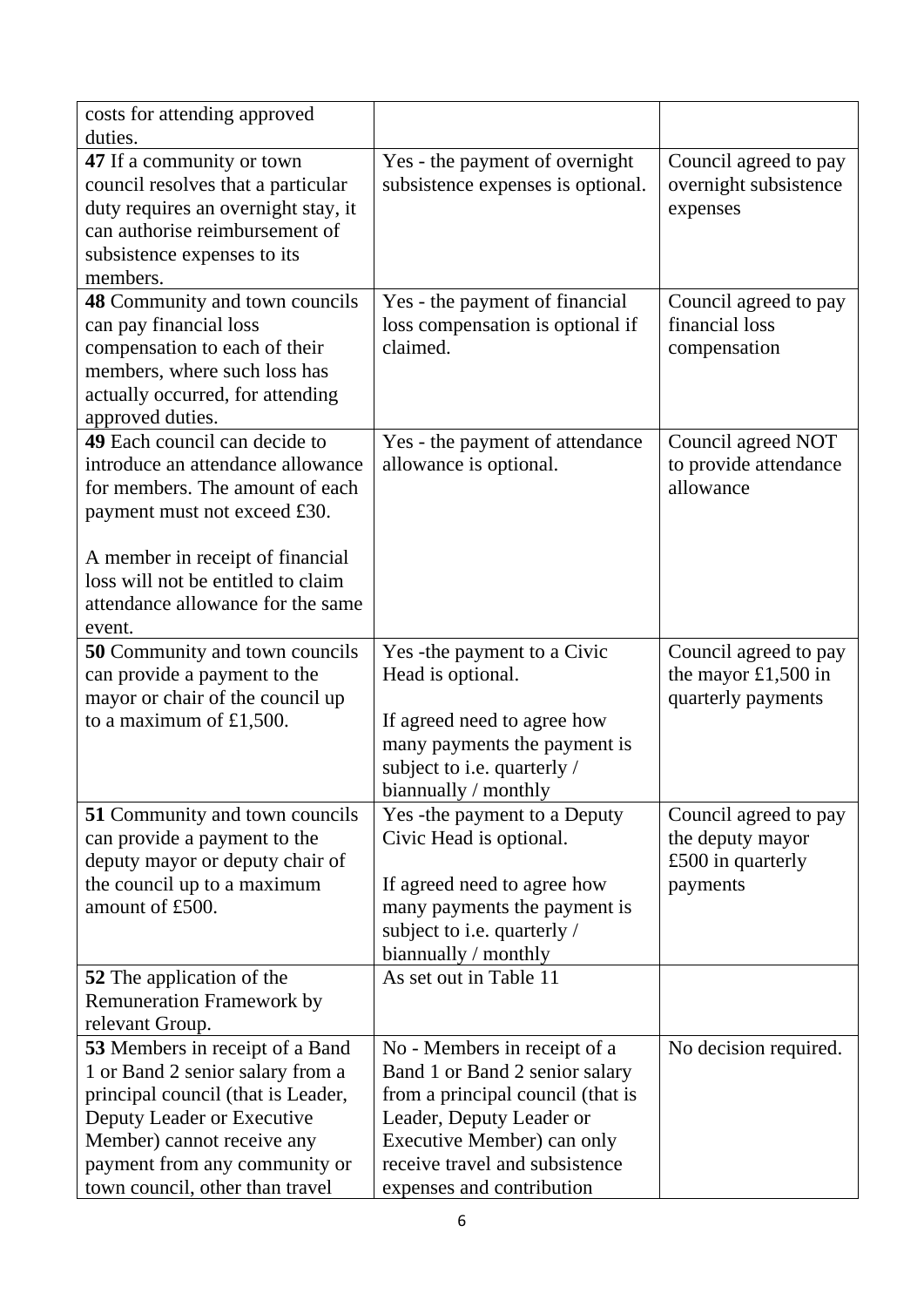| and subsistence expenses and       | towards costs of care and         |  |
|------------------------------------|-----------------------------------|--|
| contribution towards costs of care | personal assistance; if they are  |  |
| and personal assistance.           | eligible to claim, and wish to do |  |
|                                    | SO.                               |  |

# **26. COUNCILLOR TRAINING PLAN**

All members have received a copy of The Local Government and Elections (Wales) Act 2021: Draft Statutory Guidance for Community and Town Councils.

Section 67 of the 2021 Act requires town and community councils to make and publish a plan about the training provision for its members and staff. The first training plan must be ready and published by 5 November 2022, six months after the duty comes into force. This is considered to be an appropriate period of time for councils to assess needs, agree its training budget and adopt a plan.

There are areas which all councils should ensure that they have sufficient skills and understanding. These are:

- Basic induction for councillors
- The Code of Conduct for members of local authorities in Wales.
- Financial management and governance.

Members have been given a training schedule from One Voice Wales for the Basic induction for Councillors and the Code of Conduct. Please can Councillors forward any certificates they have received for Training in order that the training plan can be updated.

In addition to this the outgoing Council agreed that the new Council should also consider Planning Aid Wales training. Full access to the course can be provided to up to 20 members of a single community councils for £150/year.

Produced specifically for Town and Community Councils, this course is a perfect introduction to or refresher on all aspects of the planning system in Wales. The course will take around 2 hours to complete in one sitting or can be viewed in parts (the course is broken into 20+ short video sections).

This course provides and introduction to the following topics:

| <b>Overview</b>        | how planning works & who's who in planning in Wales.                                    |
|------------------------|-----------------------------------------------------------------------------------------|
| <b>Planning Policy</b> | national policy, Local Development Plans and Place Plans                                |
|                        | <b>Planning Applications</b> how planning applications are processed, how decisions are |
|                        | made and how to respond to planning applications.                                       |

The role of Community and Town Councils in all of the above.